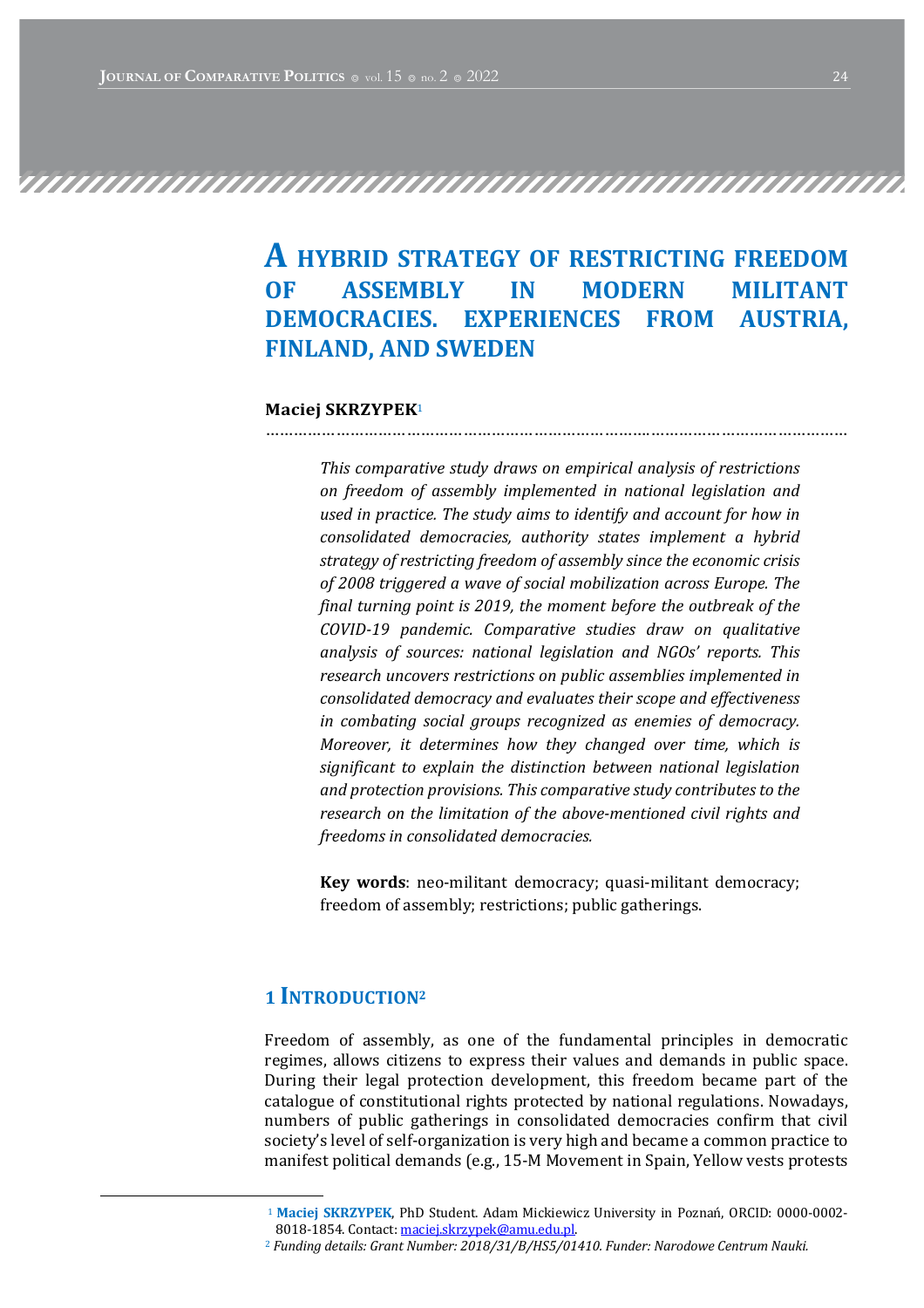in France), especially after the economic crisis in 2008, which was an economic storm that has upended European finance and politics. Moreover, economic collapse increased pressures to reduce discretionary governmental spending (Prebilič 2013, 62). However, protests concern not only socio-economic issues but are still used to express adherence to history and tradition (e.g., Independence March in Poland). In the face of probably the highest civil society's awareness and using freedom of assembly in history, it is necessary to reflect on why and how in consolidated democracies, the homeland of human rights and freedoms protection, governments decided to limit this freedom. It must be recognized that guaranteeing freedom of assembly does not exclude adopting some restrictions to protect public health, public order, and institutions of democracy. The most vivid examples of abusing freedom of assembly are the attempts of anti-democratic forces to organize public gatherings to undermine rules and foundations of liberal democracy. To combat enemies of democracy, authority states may use restrictions to guarantee democratic self-preservation in national legislation and practice. On the other hand, they may use restrictions to limit citizens' opportunities to manifest their opinions and demands, which they recognize as a danger to a democratic system. Restrictions on freedom of assembly are a characteristic means of neo-militant democracy that allow officers of public administration and local municipality to limit some fundamental rights and civil freedom in the act of self-defence against enemies of democracy. However, when restrictions are used to limit citizens' sovereignty, these measures should be classified as quasi-militant democracy instruments, as they are used to reduce political nation sovereignty (Bäcker 2020). The study aims to identify and account for how authority states in consolidated democracies implement a hybrid strategy of restricting freedom of assembly, as a hybrid of neo-militant democracy and quasi-militant democracy. Research is based on experiences from Austria, Finland, and Sweden following the 2008 economic crisis. Since the economic regression, there has been a wave of social mobilization across Europe, which has had a significant impact on forms of contentious politics and the formation of new social movements (Della Porta 2015; Peterson et al 2015; Grover 2011; Grasso and Giugni 2016; Kern et al 2015). New forms of social mobilization required the adoption of new measures by European governments, e.g., restrictions on simultaneous gatherings. Moreover, regulations of participation in gatherings became stricter, e.g., the use of selected materials was banned. The final point is 2019, just before the outbreak of the COVID-19 pandemic. During the next waves of the pandemic, the extraordinary situation-imposed restrictions on public gatherings. The latter was implemented to protect public health. The study uncovers restrictions on public assemblies implemented in consolidated democracy and evaluates their scope and effectiveness in combating enemies of democracy. Moreover, it determines how they changed over time, which is significant in explaining the distinction between

This study is based on a comparison of restrictions of freedom of assembly in Austria, Finland, and Sweden. In the moment of accession to the European Union (EU) in 1995, these states had stable institutions that guaranteed democracy, the rule of law, human rights, and respected and protected minorities. Meeting the condition for accession was the effect of stability development and consolidation of the rules of liberal democracy after World War II. Therefore, all of these states should be recognized as examples of how the political community made solid foundations for protecting fundamental rights and freedoms while limiting effective participation in public life by anti-democratic forces. Apart from their shared experience with European integration, the validity of the proposed comparative analysis is supported by the Democracy Index report, which recognizes these three states as full democracies (Democracy Index 2019). The

national legislation provisions and protecting this freedom in practice.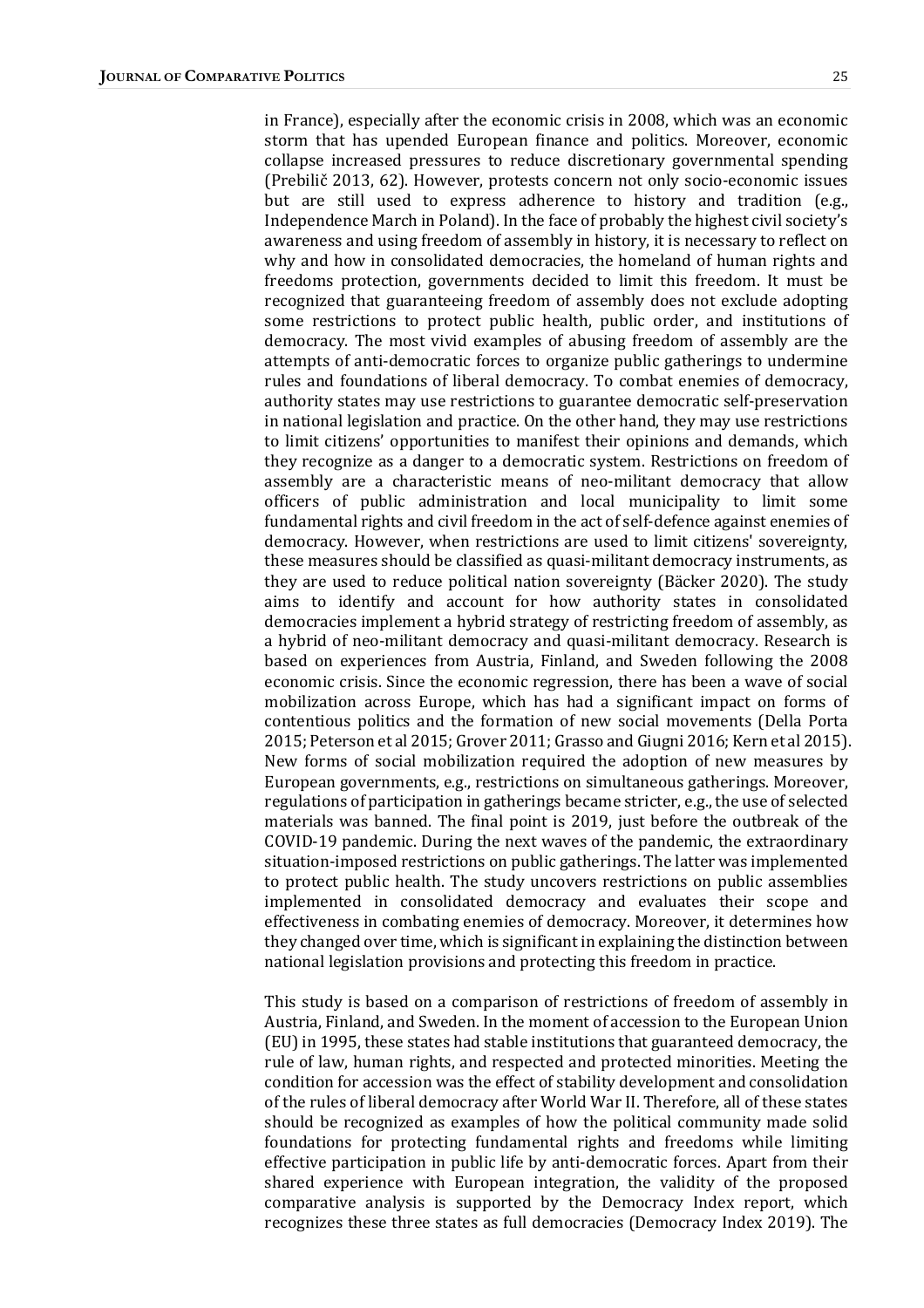term 'full democracy' should be interpreted as synonymous with a *consolidated* democracy, which Juan Linz and Alfred Stepan (1996) understood as a situation when "democracy is the only game in town," and its survival is not endangered. A surviving democracy means that certain rights and freedoms, including the freedom of assembly, are well-protected.

Considering the above observations, the author formulated research questions such as: in reference to freedom of assembly, which rules of neo-militant democracy and which instruments of quasi-militant democracy were implemented and fixed in consolidated democracies? This question allows for the formulation of a hypothesis that implementing a hybrid strategy restricting freedom of assembly is especially dangerous for consolidated democracies. The hybrid approach uses both neo-militant democracy and its opponent, quasimilitant democracy. On 'a hybrid trap' of limiting certain rights and freedoms are mainly exposed consolidated democracies, where legal provisions are complied with rules of neo-militant democracy – limiting anti-democratic force's rights and freedoms. However, in the face of taking overpower by populists, new restrictions are used 1) against selected social groups, like ethnic/sexual/religion minorities, 2) to deteriorate democratic institutions for expanding the power of ruling elites. The difference between these ideal types is the result of the aim of restrictions. Neo-militant democracy measures are used to protect the political system against enemies of democracy. In turn, instruments of quasi-militant democracy allow ruling elites to expand the scope of their power to reduce the level of the sovereignty of a political nation, especially their political opponents. Mixed approaches led to violations of freedom of assembly in practice, at different levels in each country, despite legal frameworks protecting it, by waving between combating enemies of democracy and reducing citizens' possibilities of manifesting their opinion and demands.

#### 2 LITERATURE REVIEW AND THEORETICAL BACKGROUNDS

Implementing restrictions on public gatherings was postulated by Karl Loewenstein, a German émigré scholar and the father of studies on militant democracy, who claimed that these regulations allow the government to combat enemies of democracy. Lowenstein (1937) introduced this theoretical category in two articles published in the American Political Science Review in 1937, as an explicit reaction to fascist threats in Europe. He postulated equipping democracies with means, which would enable them to stand up against their enemies. His research was continued inter alia by Alexander S. Kirshner (2014), who claimed that the restrictions of certain rights and freedoms take place solely to defend democratic values while respecting the right to participate in public life. In referring to restrictions of freedom of assembly, Kirshner argued that these practices should respect citizens' right to participate in public life, but he didn't formulate any detailed solutions. In turn, Giovanni Capoccia (2013) proposed understanding militant democracy as the "use of legal restrictions on political expression and participation to curb extremist actors in democratic regimes". In his approach, restrictions of freedom of assembly may be adopted only to combat extremist groups. Carlo Invernizzi Accetti and Ian Zuckerman (2017, 195) criticized this idea for the alleged use of militant democracy to cover authoritarian politics and expand executive power by political elites. In their view, restrictions of freedom of assembly may put citizens' sovereignty in jeopardy and eliminate opportunities to oppose the government during public gatherings.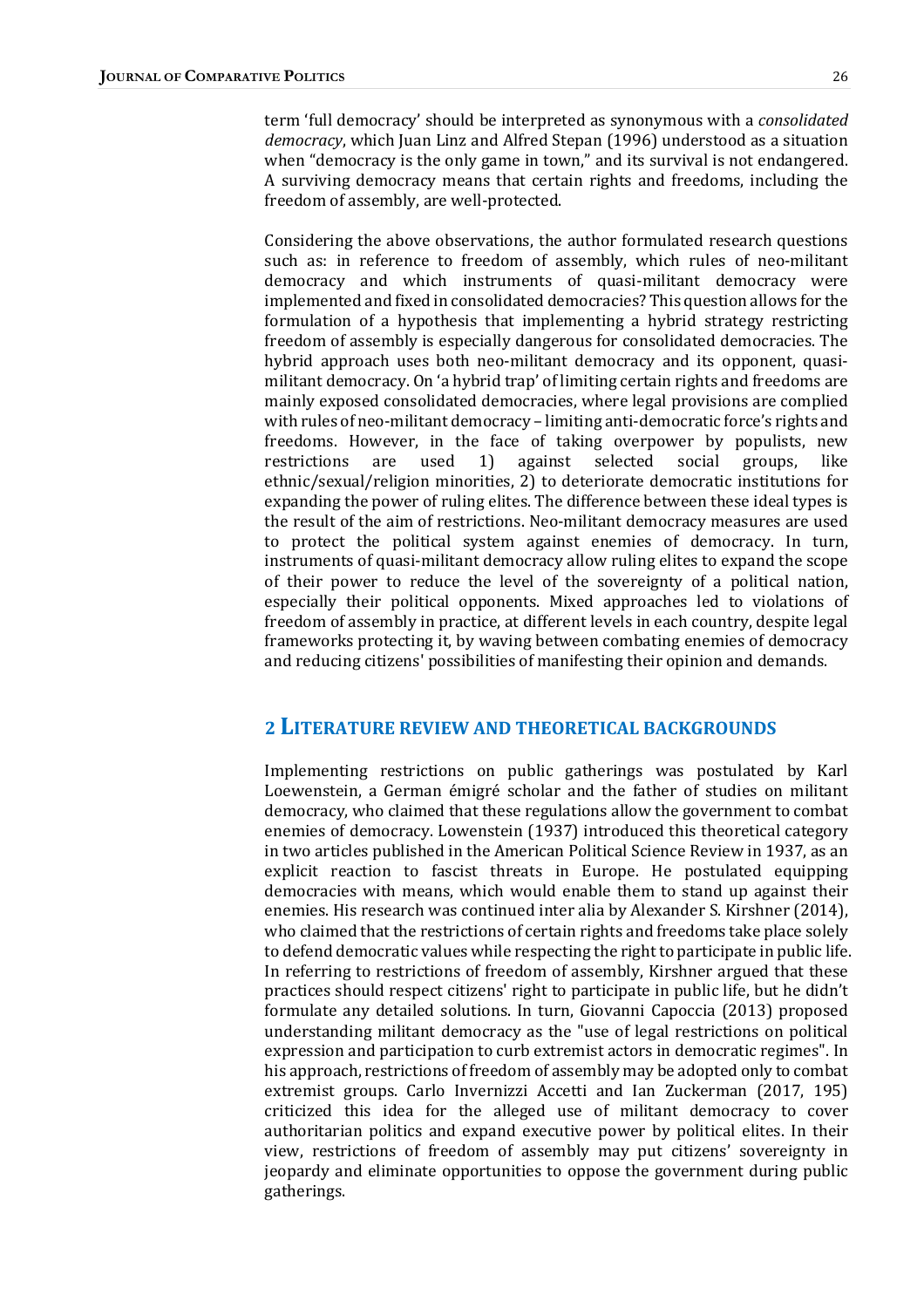Roman Bäcker and Joanna Rak (2019, 65) assumed that the essential features of militant democracy rest on the self-defence ability of democracy from being destroyed by anti-democratic forces. A comprehensive catalogue of militant democracies' significant features includes legislative measures abusing freedom of peaceful assembly. Bäcker also stated that this category legitimizes the use of legal measures limiting the scope of the sovereignty of a political nation by limiting political rights and freedoms (Bäcker 2020). Moreover, in the context of modern research on militant democracies, Rak (2020, 63) recommends using the adjective "new" to keep modern regimes separate from those analysed by Loewenstein in the 1930s. Conceptually embedded in Bäcker's and Rak's approaches, the analysis draws on the differentiation between the declaratory and practical aspects of neo-militant democracy implementation.

The ideal types of neo- and quasi-militant democracy allow researchers to define the consequences of limitations of freedom of assembly more precisely. Bäcker and Rak (2019) explained that the essential features of neo-militant democracy derive from the self-defence ability of political regimes from being destroyed by anti-democratic forces. In turn, quasi-militant democracy attempts to expand the power competencies of the ruling elite while reducing the level of the sovereignty of the political nation (Bäcker 2020). This approach differentiates between the real intentions of enemies of democracy and its defenders. Restrictions on freedom of assembly, in the case of neo-militant democracy, serve the defenders of democracy in combating political groups that are the enemies of democracy. In quasi-militant democracy, the same restrictions are used to expand the power competencies of the ruling elite while reducing the level of the sovereignty of the political nation. It is worth noting that linking these ideal types is possible in practice because 1) a border between them is thin and fluid; 2) recognizing instruments as neo- or quasi-militant democracy based on remarks about their consequences for functioning democratic system. So, I called the phenomenon of linking opponents' approaches in consolidated democratic regimes the "hybrid" strategy of restrictions in modern militant democracy". Growing its use results from the increasing popularity of populist politicians, which prefer illiberal governance and reduce protection of certain rights and freedoms. At the same time, they are incapable of introducing institutional changes to the political system. Therefore, it is worth introducing another sub-category to a conceptual framework of militant democracy studies for identity subtypes located between quasi- and neo-militant democracy, because of changes in approaches to limiting certain rights and freedoms within modern political structures.

To sum up, militant democracy is defined as a set of tools used to ensure the survival of democratic systems against anti-democratic forces in fear of annihilating the political regime. In turn, neo-militant democracy is understood as a modern type of militant democracy with a broad catalogue of instruments to protect democracy. Its opposite, quasi-militant democracy, is a strategy of using these instruments to consolidate the power of ruling elites by reducing political nation sovereignty. In the context of freedom of assembly, in consolidated democracies, authorities use neo-militant democracy, including restrictions on public gatherings, considering anti-democratic forces. Abusing power by limitations and adopting extra duties on these freedoms by the ruling elite to reduce the opportunity to manifest against their policy is typical for quasimilitant democracy. However, after the economic crisis, we observe the growing possibilities of occurring hybrid strategy by using similar restrictions with different consequences for democratic regimes.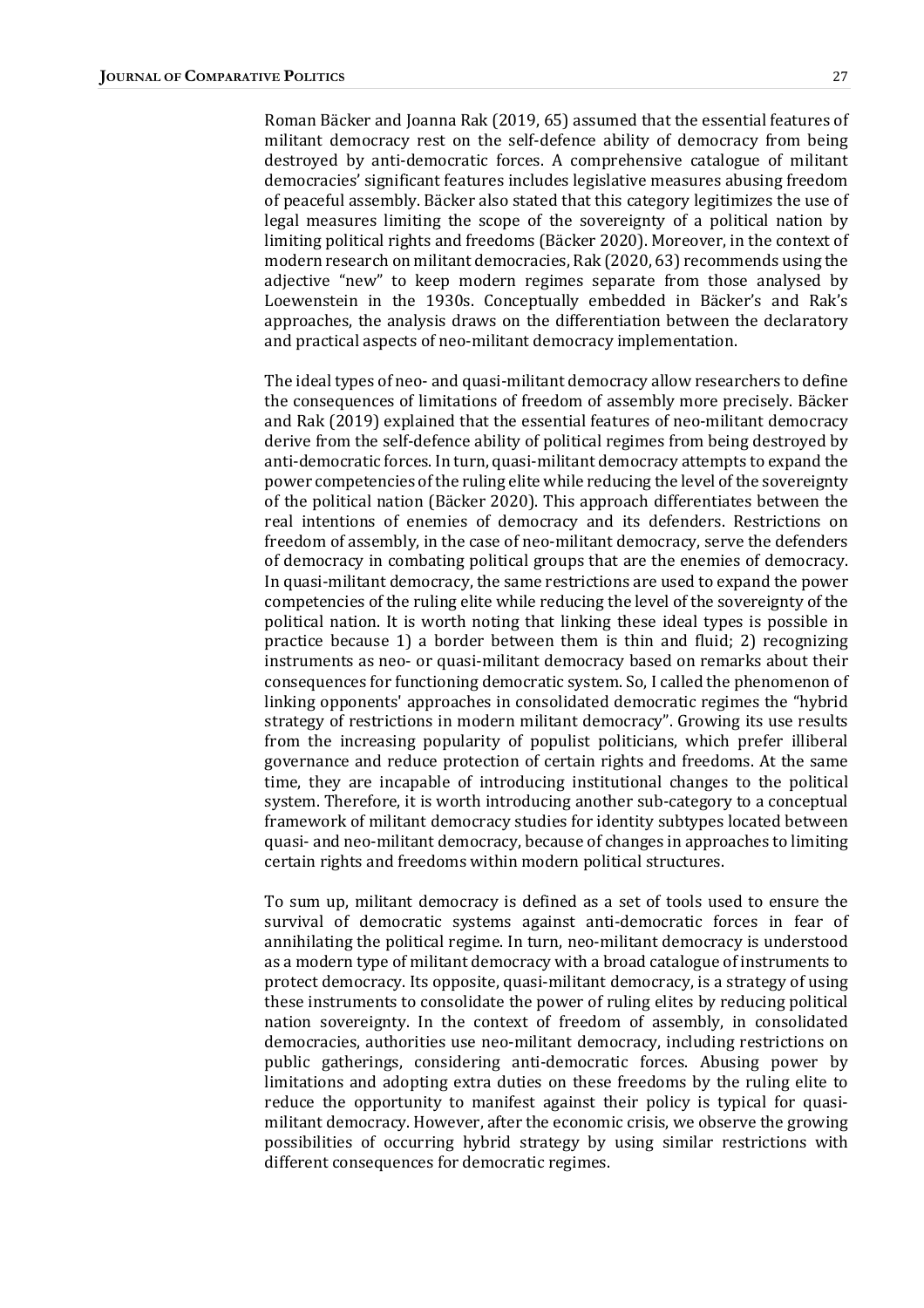# **3 MATERIALS AND METHODS**

After the literature review, it is necessary to indicate how to identify and account for the effectiveness of implemented restrictions in Austria, Finland, and Sweden. The author decided to use comparative studies drawn on qualitative analysis of sources: national legislation and NGOs' reports - Freedom House and Right of Peaceful Assembly, collation of declarative level, presenting in legal frameworks, with practical level, displaying documents of independent NGOs working on the protection of certain rights and freedoms and monitoring it globally. In total, 14 legal acts and 7 reports were analysed. In the context of regulations, the study rests on the purposeful selection of acts that regulate freedom of assembly. The starting point is 2008, when the economic crisis triggered a wave of social mobilization across Europe, giving rise to anti-austerity movements (Rak 2018). The final point is 2019, just before the outbreak of the Coronavirus crisis. Then, restrictions on public gatherings, as a globally common practice, were imposed to protect public health and were extorted by the extraordinary situation. Therefore, the phenomenon during the pandemic period necessitates separate research. The results of my study may be a valuable reference for analysing limitations on freedom of assembly in the face of a global pandemic.

Adopting neo-militant democracy measures in national legislation does not guarantee their use in practice. Max Steuer (2019, 5) explained that the result of using militant democracy means depends on the values of the political community. This statement motivated the following questions: (1) What is the scope and effectiveness of the implementation of neo-militant democracy measures? (2) Who can be excluded from participation in public gatherings? (3) Under what conditions can a gathering be classified as illegal? An answer to Question 1 allows me to set the scope and level of the effectiveness of these regulations in practice. According to the main principles of militant democracy, restrictions can only be used against enemies of democracy. An answer to Question 2 helps to verify who is classified as an enemy of democracy in these countries in the context of public gatherings. Finally, an answer to Question 3 allows me to determine the conditions under which an assembly is cancelled or dissolved. For these questions, it is necessary to point out that restrictions on freedom of assembly, which serve only to eliminate the democracy's enemies, including extremist groups and anti-democratic forces, are regarded as neomilitant democracy solutions. In turn, those limiting the possibility of issuing public claims by using freedoms of assembly are means of quasi-militant democracy. The study differentiates between neo-militant democracy and its opposite, i.e., quasi-militant democracy. A continuum with the extreme points of neo- and quasi-militant democracy serves to differentiate between the consequences of implementing given measures of militant democracy.

## 4 FREEDOM OF ASSEMBLY AS A FUNDAMENTAL RIGHT AND CIVIC FREEDOM

Freedom of assembly, alongside freedom of speech and expression, is an attribute of citizens that allows them to participate in the democratic decisionmaking process. Its importance for contemporary democratic systems is evidenced by its foundation in international law (Universal Declaration of Human Rights of 10 December 1948, Art. 20). Karl Vašák, a French lawyer, classified the right to assembly as one of the first-generation human rights. According to Art. 21 of the International Covenant on Civil and Political Rights, demonstrations promoting military activities, national, religious, and racial hatred should be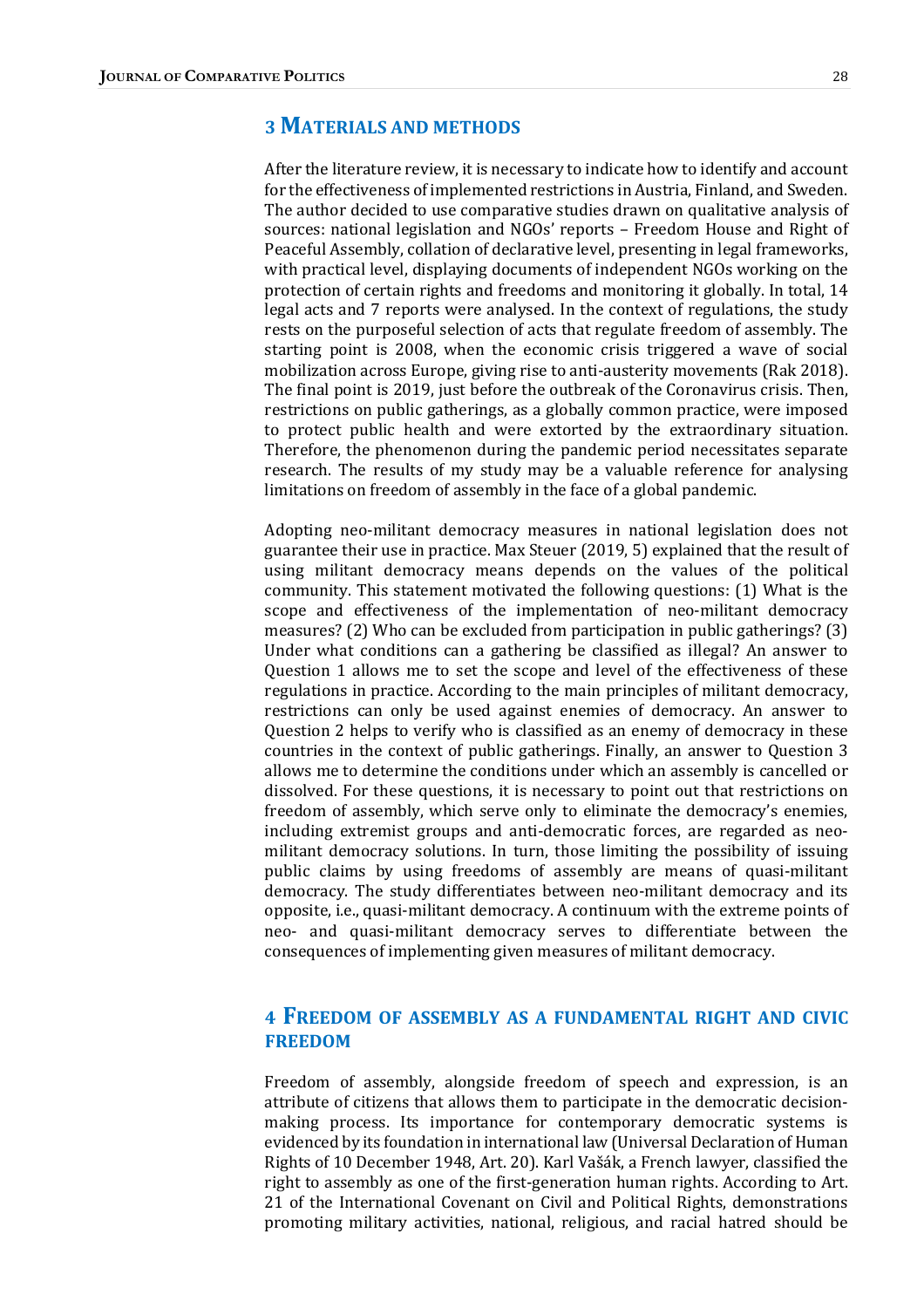forbidden. Given such incidents, it is reasonable to apply obligatory restrictions. Optional limitations applied in other cases are considered justified when required to protect and maintain security and public order. In democratic systems, it is generally recognized as the duty of authorities to protect society against anti-democratic forces. Therefore, the right to assembly is often restricted in the event of initiatives organized by extremist circles. This practice takes the form of preventive measures typical of neo-militant democracies.

Venice Commission and OSCE, in their last report of Freedom on Peaceful Assembly, defined assembly as a means of the intentional gathering of several individuals in a publicly accessible place for a common expressive purpose. The definition includes planned and organized assemblies, unplanned and spontaneous assemblies, static and moving assemblies (OSCE 2020, 7). The term 'peaceful' covers the conduct that may annoy or give offence to individuals or groups opposing the ideas or claims that the assembly seeks to promote  $(ibid., 8)$ . In the context of restrictions, the Venice Commission and OSCE claimed that any restrictions imposed on assemblies must have a formal basis in law and be based on at least one legitimate ground prescribed by relevant international and regional human rights instruments. The legal criteria include national security, public safety, public order, the protection of public health or morals, and the protection of the rights and freedoms of others. These grounds should not be supplemented by additional provisions in domestic legislation and should be narrowly interpreted by the state authority (ibid., 11). Public assemblies are of particular importance during political tensions or when citizens make demands for social change. Participation in public assemblies is a political right, the realization of which can give a public voice to those without access to their legislative bodies, those who lack representation through elections, or those with little or no opportunity to voice their opinions through the media.

To sum up, neo-militant democracy means, such as restrictions of freedom of assembly, may be adopted only to combat enemies of democracy, which is consistent with international law. Other purposes of restrictions are indicative of quasi-militant democracy, as their use violates the right to peaceful assembly by limiting opportunities to make public demands.

#### 4.1 Freedom of assembly in Austria

In Austria, the Constitution guarantees the right to association and assembly (Austria Federal Constitutional Law, 10.7). Federal authority is responsible for preserving the rights of the Länder (countries) to assemble (Art.13). Detailed regulations are introduced by the Assembly Act (Versammlungsgesetz). According to Art. 2, meetings and assemblies whose purpose violates criminal laws or whose holding endangers public safety or the public good is to be prohibited by the authority (Versammlungsgesetz 1953, 2. 1). Moreover, armed persons cannot take part in assemblies (ibid., 9a). Meetings held against these provisions must be prohibited by the authority and dissolved according to circumstances (ibid., 12.1). As soon as a meeting has been declared dissolved, everyone present is obliged to leave the meeting place immediately and disperse. In the event of disobedience, dissolution can be enforced using coercive means (ibid., 14). This Act was amended many times, but in 2018-2019, the Austrian authority adopted two amendments particularly important for freedom of assembly. In 2012, legislative authority changed the wording of Art. 19 and implemented imprisonment for up to six weeks or a fine in the case of the act's provisions violation (Sicherheitsbehörden-Neustrukturierungs-Gesetz – SNG). In 2014, Austria added Art. 19a. As stated, anyone who attends a meeting contrary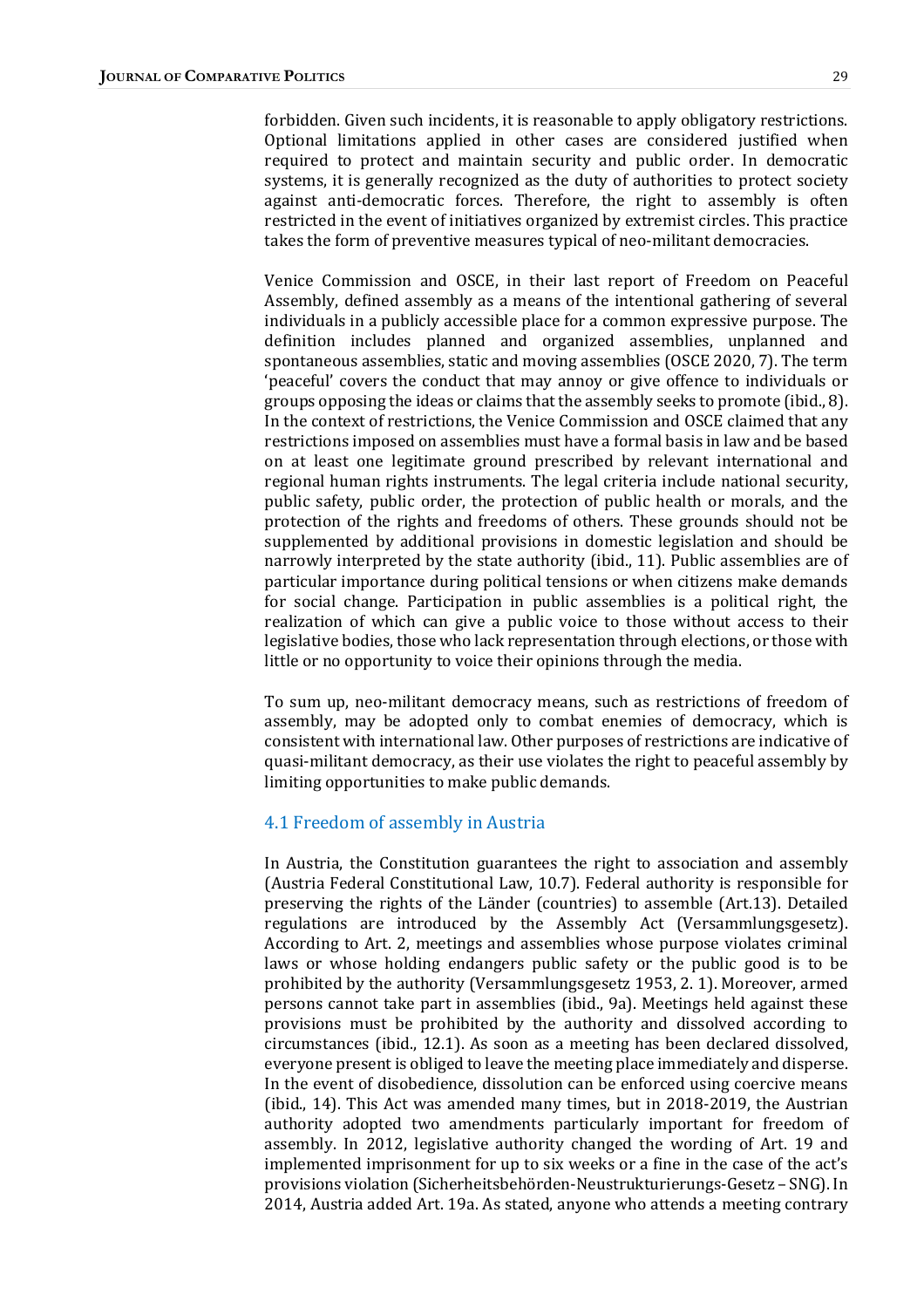to the prohibition in Art. 9 Paragraph 1 and is armed or has other items with them under Section 9a will be punished by the ordinary court with up to six months imprisonment or a fine (Verwaltungsgerichtsbarkeits-Anpassungsgesetz-Inneres).

In 2015, the Human Rights Committee addressed the right to peaceful assembly in Austria briefly. It expressed its concern that: *some provisions of the 2015* Amendments to the Law on the Recognition of Islamic Religious Communities may be discriminatory and unduly restrict the enjoyment of the right to freedom of religion in community with others, as well as the rights to association and assembly (Human Rights Committee 2015). In fact, Art. 25 of Islam Law states that the authority may prohibit gatherings and events of religious purposes, which pose an immediate danger to the interests of public security, order or health or national security or the rights and freedoms of others (Islam Law 2015, 27). However, these restrictions result from other regulations and meet international standards about freedom of assembly. Therefore, they are the traditional means of neomilitant democracy. Before 2008, practices of restricting freedom of assembly in Austria were appealed to the European Court of Human Rights (ECHR), inter alia in 2006. The case of Öllinger against Austria concerned the banning of a gathering at a cemetery on All Saints' Day intended to counter another gathering in memory of the killed SS soldiers by commemorating Jews killed by the SS (Austria 2020). The police prohibited the meeting, but the organizer claimed that it was a spontaneous event and appealed this decision. In 2000, the Constitutional Court dismissed a complaint by the applicant, which emphasized that the main purpose of his assembly was to remind the public of the crimes committed by the SS and to commemorate the Salzburg Jews murdered by them. The meeting was classified as a counterdemonstration to the ceremony of Comradeship IV. In justification, ECHR emphasized that the Austrian authority gave too little weight to the applicant's interest while giving too much weight to the interest of cemetery users and failed to strike a fair balance between the competing interests. Moreover, ECHR noted that the violation appears to constitute a single incident resulting from the particular circumstances of the case (Resolution  $CM/ResDH/$  2010/36). These restrictions limited the political nation's sovereignty and were peculiar to quasi-militant democracy measures. Although it is outside the scope of this paper, the ECHR's decisions were precedent and significant for other allegations against restrictions of freedom of assembly.

According to Freedom House' reports, in Austria, freedom of assembly is protected in the constitution and in practice (Freedom House Austria, 2020). In their general remarks, the organization did not point to its abuses. Nevertheless, in 2017, the SPO's (Sozialdemokratische Partei Österreichs) opposition criticized the strong police presence and tactics during the anti-government protests in December 2017. Ruth Simsa (2019, 6), resting on information from her interviewees, noticed that freedom of assembly had been restricted by the extension of the notification period for assemblies and the establishment of the so-called protected zones. It is indicative of quasi-militant democracy measures since it limited opportunities to organize spontaneous gatherings in their area.

To sum up, in Austria, national regulations implemented neo-militant democracy measures and were used in practice. By drawing on Steuer's thesis about the relation between militant democracy and values of political community (Steuer 2019, 5), it can be pointed out that authority in Austria respects and protects freedom of assembly. However, the cited NGOs' reports and media reports uncover violations of freedom of assembly. It shows that quasi-militant democracy means were also used in practice, which allows formulating a conclusion about occurring an above hybrid model in Austria. Local and state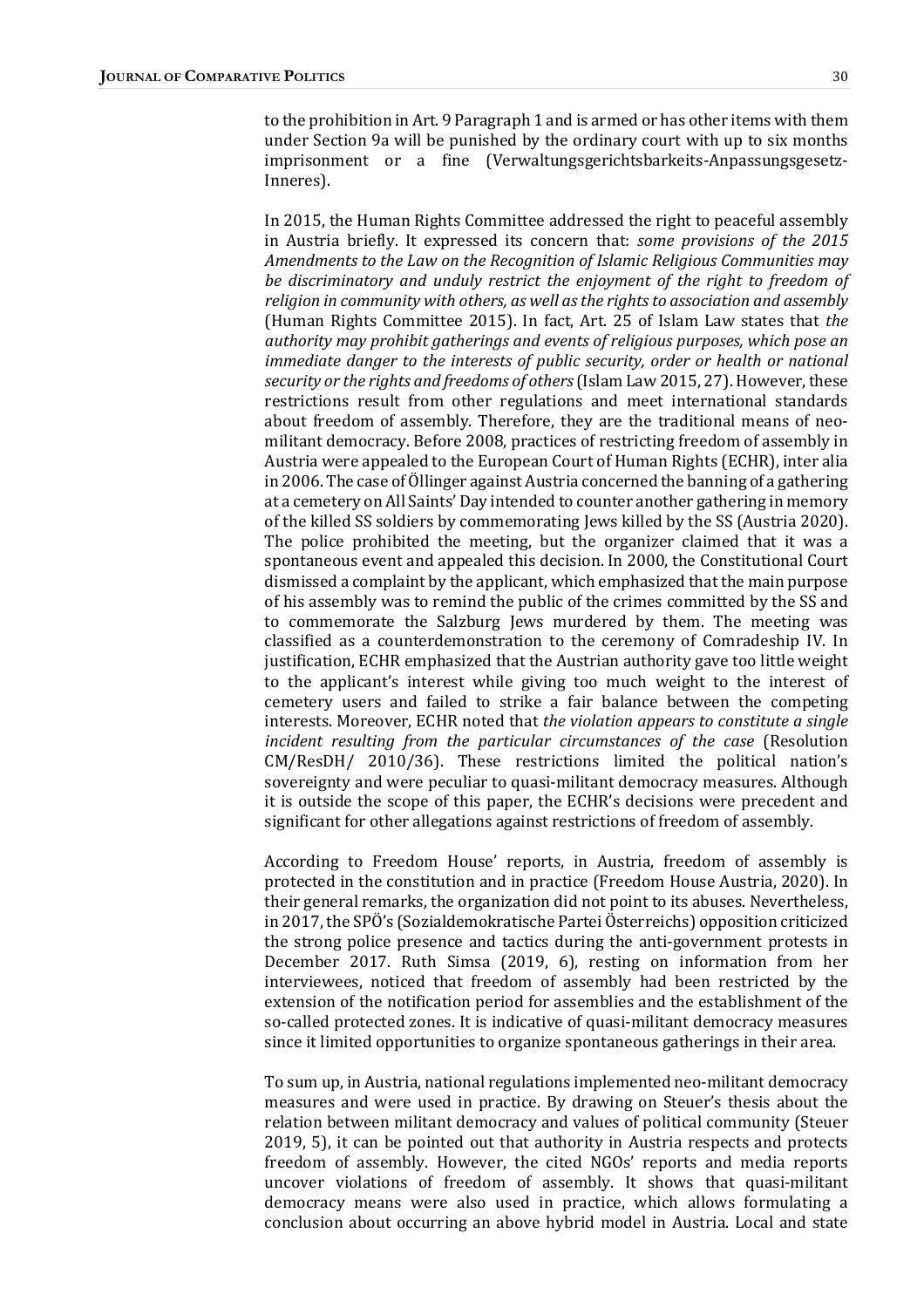authorities used quasi-militant measures to limit opportunities to issue citizens' demands that might have delegitimized the rulings' agenda and actions. When the effectiveness of implemented restrictions is concerned, it is worth highlighting that NGOs pointed to the strong protection of the political group that wanted to undermine legal provisions. Austria's legislation excluded peaceful assembly participants, which endangered public order and health, including armed people. These provisions indicate that enemies of democracy were the armed participants and others who put public order and health at risk. Finally, when the character of the assembly was recognized as dangerous to public order, the gathering could be dissolved, which may have led to the violation of freedom of assembly by arbitrary decisions of authority. The category of "endangering" public order" is broad and establishes possibilities of abuse by local and state authorities, which is conducive to quasi-militant democracy means. However, it is not only in Austria's case but a common practice in consolidated democracies, international law, and a result of state authority' decisions.

#### 4.2 Freedom of assembly in Finland

The Constitution of Finland guarantees the right to arrange meetings and demonstrations without a permit, as well as the right to participate in them (The Constitution of Finland, 13). More details are established in the Assembly Act. A public meeting is defined as a demonstration, or other assembly arranged for the exercise of the freedom of assembly, open for participation or observation also to persons who have not been expressly invited to it (Assembly Act, 2.2). Gatherings shall be arranged peacefully, without compromising the safety of the participants or bystanders and without infringing their rights. When arranging an event, care shall be taken that the assembly does not cause significant damage to the environment (ibid., 3.1). The public authority shall promote the freedom of assembly by protecting the right to assembly (ibid., 4). For public meetings, the organizer must notify the local police at least six hours before the meeting begins. Late notification is possible if the organization of the meeting does not cause significant disruption to public order (ibid.,  $7.1$ ). In a public assembly, banners, insignia, loudspeakers, and other regular meeting equipment may be used, and temporary constructions can be erected. Several public gatherings cannot take place in the same location at the same time. Public meetings must not compromise human safety, cause significant damage to the environment or damage to property, unjustified inconvenience to bystanders, and traffic (ibid., 10). Provisions of the Assembly Act are compliant with international law and fall into the pattern of neo-militant democracy measures because restrictions implemented by this law do not abuse freedom of assembly, according to constitutional provisions. Moreover, the Assembly Act guarantees the effective protection of these freedoms, which was proved by NGOs' reports. Its provisions allow the police to exclude participants that endanger public order and health from an event. The Assembly Act allows for cancelling gatherings only in the case of violating constitutional order.

In December 2018, the Finnish government rejected its own proposal to amend the Act on Assemblies following complaints by opposition political parties. The ruling camp proposed that the organizers of public assemblies are obliged to notify the police of the meeting at least three days, rather than six hours, in advance. Finally, the amendment lengthens the advance notification period from six hours to one day (Lag om ändring av  $7 \xi$  i lagen om sammankomster). The lengthened time to three days for assembly notification may be the basis for the rejection of several applications and reducing the numbers of official meetings, which is a quasi-militant democracy means. Considering the opposition's opinion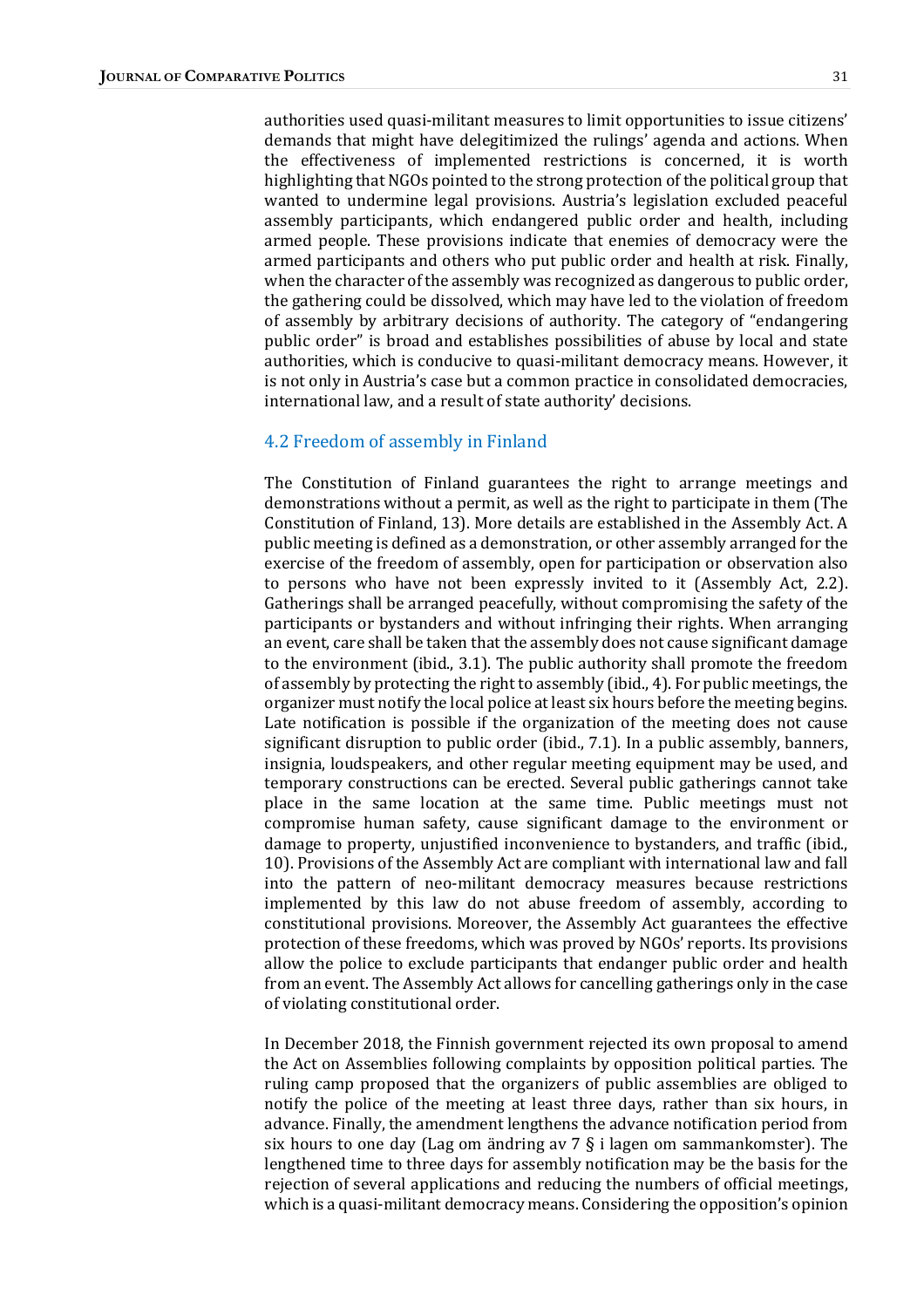resulted in shortening this time to one day. It reduced opportunities to abuse freedom of assembly, but still expanded power competencies of the authority.

The Assembly Act also regulates the duty of the police to safeguard the exercise of the freedom of assembly. The police shall monitor whether the arranger and chairperson carry out their duties under this Act and, if necessary, take measures to maintain order and security at a public meeting or event (Assembly Act, 19.1). Detailed regulations about the duty of the police were implemented in the Police Act. According to Art. 27, the police have the right to use the necessary forms of force, which may be considered justified as a dangerous situation develops, including public gatherings (Police Act, 27.1). Other regulations about freedom of assembly were adopted in the Public Order Act. The latter prohibits organizing a performance in a public place if it violates the law, poses a risk to human health or property, or causes significant disruption to public order (Public Order Act, 7. 3).

The authors of Freedom House reports stated that freedom of assembly in Finland is fully respected (Freedom House Finland 2018–2020). According to the Right of Peaceful Assembly's data, the Human Rights Committee in its 2013 Concluding Observations did not indicate any violations of this freedom in Finland. Similarly, in 2017, UN Human Rights Council also did not address the right to peaceful assembly (Finland 2020). These remarks show that freedom of assembly is well-protected and guaranteed in practice. Accordingly, neo-militant democracy means were effective as long as they reduced opportunities for violations. To summarize, in general, restrictions on freedom of assembly in national regulations and practice took the form of neo-militant democracy means in Finland. However, provisions on banning counter manifestations in the same place and time were a quasi-militant democracy means because they limited opportunities to enjoy the freedom of assembly without violating other provisions of the Assembly Act. There is no doubt that this provision can be used against enemies of democracy, inter alia, extremists, but Finland's legislative does not guarantee using it only in that way. The dismissal of the amendment to the Assembly Act in its original wording in 2018 confirmed that attempts to implement quasi-militant democracy decreased, but that the potential threat to reduce opportunities to organize spontaneous gatherings in the future might occur, resulting in a hybrid strategy of modern militant democracy. NGOs reports confirmed the effectiveness of provisions about public gatherings and pointed out that Finland did not violate this freedom. Exclusion from assembly and dissolving public gatherings occur in the regulations of public order protection. If participants cannot guarantee to obey the domestic law, the local authority can exclude them and/or dissolve the gathering. The situation is identical to that of Austria. Finland's regulations were not more detailed, but serious abuses of power by the authority in practice did not emerge in 2008-2019, which shows that, unlike Austria, quasi-militant democracy means were used in Finland, and the effectiveness of neo-militant democracy measures was higher in Finland than in Austria. Finland's case confirms that militant democracy restrictions of public gatherings may be adopted when a political community respects and seeks to protect freedom of assembly.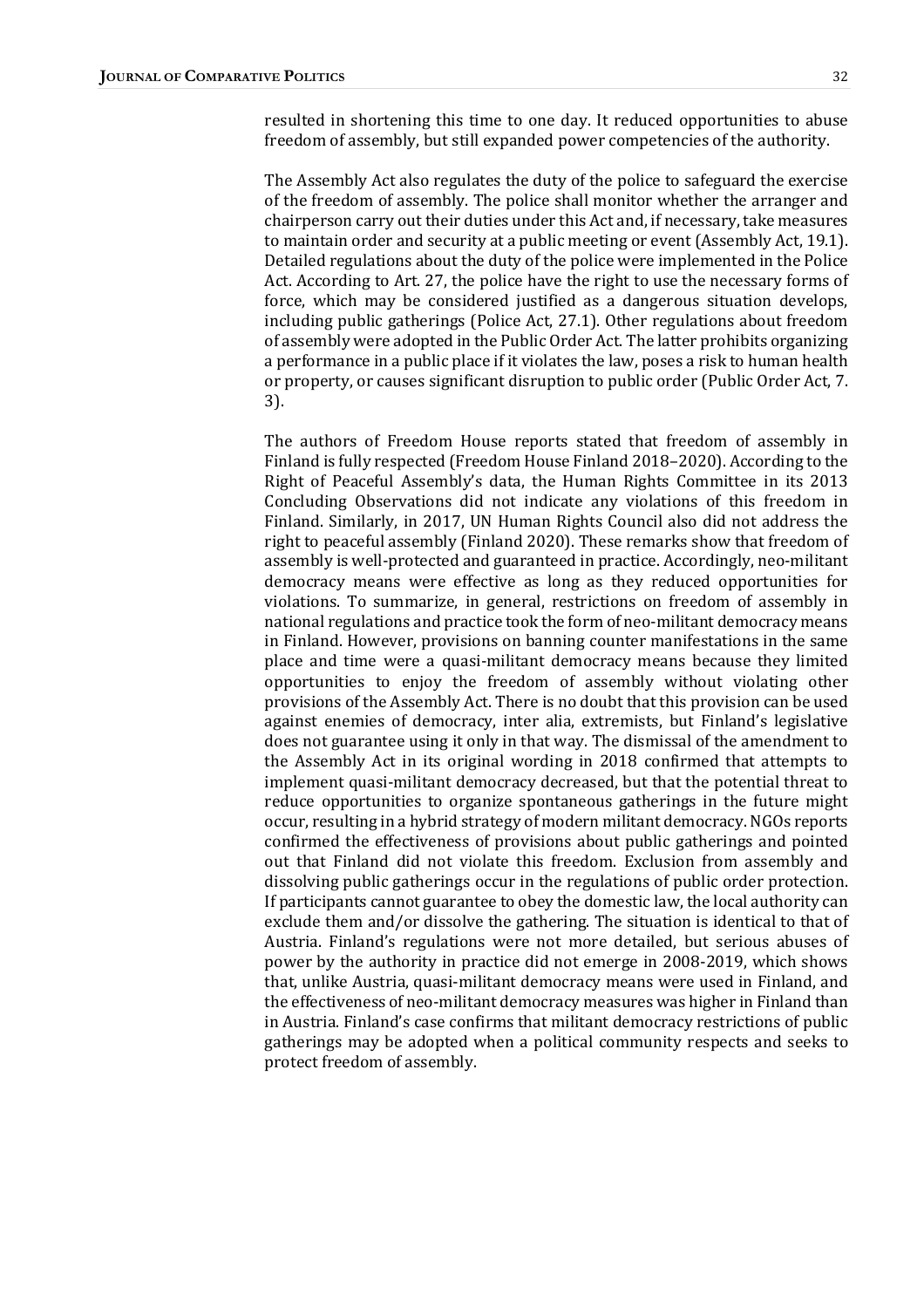#### 4.3 Freedom of assembly in Sweden

The Basic Laws of Sweden guarantee freedom of assembly and protest. Restrictions may be adopted to preserve public order and safety at a meeting or demonstration or regarding the circulation of traffic. These freedoms may otherwise be limited only to protect public security or to combat an epidemic (The Basic Laws of Sweden, ch. 2.24). Limits on the personal freedoms mentioned above may only be imposed if the measure meets objectives acceptable in a democratic society. A limitation may never exceed what is necessary or goes so far as to "constitute a threat to the formation of opinions or one of the foundations of democracy" (ibid., ch 2.21). More detailed regulations were implemented by the Order Act (Ordningslagen). The rights to assembly and protest may be limited only as prescribed by law, mainly on the grounds of public order and safety, and only if necessary and proportionate. According to Art. 4, public meetings and public events may not be organized in public places without permission (ibid., 4). This does not apply to spontaneous events.

In 2009, the Swedish legislative authority amended Art. 20 of these regulations by stating that pyrotechnics may not be used without the permission of the police in a public assembly (Lag om ändring i ordningslagen  $1993$ ,  $1617$ ,  $2009$ ,  $2$ ). Subsequent amendments were adopted in 2015. Art. 62 of this law changed the wording of Art. 4 of the Order Act by establishing that an application for permission to organize a public assembly must be submitted to the police authority at least one week before the meeting. Notifications to the relevant authority must take place at least five days before the scheduled meeting (ibid., 1617, 62), which shortened the time to notify public gatherings. The last amendments to the Order Act were made in 2019. Amendment to Art. 18 prohibits the consumption of alcohol during public gatherings. This prohibition may be lifted by the relevant authority. According to the amendment to Art. 29, in the absence of consent to the organization of the meeting, the organizer may be punished by imprisonment of up to six months (ibid., 1617, 2). NGOs reports noted that freedom of assembly is respected in Sweden (Freedom House Sweden 2018–2020; Sweden 2020). However, Freedom House drew attention to the sporadic use of violence against far-right demonstrators and counter-protesters (Freedom House Sweden 2018–2020). It shows that despite general respect for freedom of assembly, in a consolidated democracy, sporadic examples of abusing power and violation of this freedom may occur. It is necessary to determine when sporadic cases become common practice and what leads to this situation.

To sum up, in Sweden, neo-militant democracy means were implemented in national legislation and used in practice. No NGOs reported serious violations of freedom of assembly. Lack of complaints to ECHR or other courts confirms the high effectiveness of the regulations whose scope did not infringe this freedom. It is a result of a well-developed political community, inter alia, political elites that do not misuse their power competencies. Accordingly, regulations limiting public gathering drew upon political nation's values and democratic standards. Excluding participants from the gathering is possible in the case of danger to public order, using illegal materials, such as pyrotechnics without permission, as well as weapons. These circumstances also justify dissolving an assembly. The catalogue contains the duty of formal authorization and time to apply for it, i.e., five days before assembly. In practice, these provisions could lead to violations of freedom of assembly, but it did not happen. It reveals that quasi-militant democracy means are not used in Sweden. However, organizing gatherings without permission may be punished, which may pose a real threat to freedom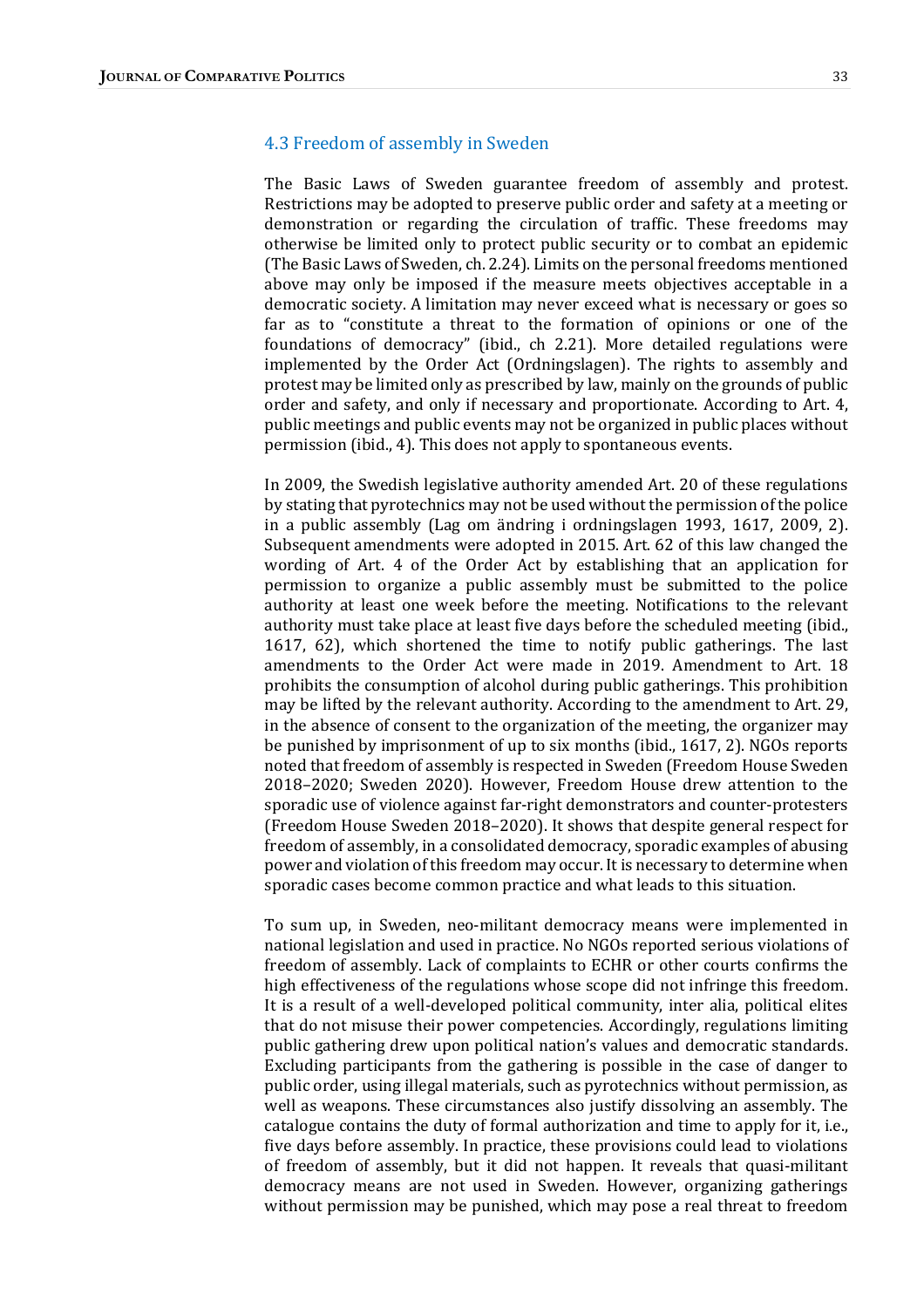of assembly. Finally, in line with Steuer's (2019, 5) thesis, the Swedish political nation respects and seeks effective protection of freedom of public assembly in national legislation, adopting measures of neo-militant democracy and using them in practice without the risk of a hybrid model of modern militant democracy occurring.

### 5 CONCLUSIONS

The study, especially in Austria's case, uncover the possibility of using both instruments of neo- and quasi-militant democracy measures. In practice, this strategy reduces the possibility of exercising the right to assemble. The risk of existing hybrid forms increased when the effectiveness of neo-militant democracy measures declined, and ruling elites were convinced about the need to introduce new restrictions. In this case, it is necessary to point out factors that influence their ineffectiveness. This study shows, that the values recognized by the members of the political nation play an important role. Compliance with the provisions of the laws that implement neo-militant democracy derives from these values. When members of the political nation do not recognize the protection of freedom of assembly as a principle, ruling elites and members of public administration may violate it to expand their power competencies. Another significant factor is the presence of institutions that ensure effective protection and adherence to national legislation.

Neo-militant democracy restrictions are consistent with international law and guarantee the peaceful character of gatherings. In the context of militant democracy studies, the participants who violate the rules are classified by authority states as enemies of democracy, like extremist entities. Despite the provisions that guarantee the protection of freedom of assembly in national legislations, in practice, ruling elites might use quasi-militant democracy means. The tendency was noted in Austria and Finland. Moreover, Austria's case confirmed the analytical utility of the distinction between neo-militant democracy and quasi-militant democracy. The distinction allows a researcher to differentiate between the structures' aims. Finland's case confirmed that measures peculiar to quasi- and neo-militant democracy might exist at the same time and are not mutually exclusive. Thus, it is necessary to differentiate between them by taking into account their objectives and consequences for the political nation's sovereignty.

Furthermore, violations of freedom of assembly in Austria were indicative of quasi-militant democracy performed, despite implementing the idea of neomilitant democracy in national regulations. They aimed to expand the ruling elite's scope of power competencies. Experience from Austria allows the formulation of conclusions about the main essential feature of a hybrid strategy of modern militant democracy: using quasi-militant democracy in practice, despite national legislation convergent with neo-militant democracy rules. These practices reduced opportunities to put forward public demands and limited the sovereignty of the political nation. The risk of hybrid forms arising in Finland and Sweden in the future is real, but it is dependent on government policy. Counterdemonstrations were prohibited as part of these states' quasi-militant democracy measures. Nevertheless, the state authority did not misuse their power. Those who used weapons and forbidden materials, or who may have jeopardized public order, security, or health, may be barred from public gatherings, in accordance with international standards in democracies. Such participants were classified as enemies of democracy. The same conditions may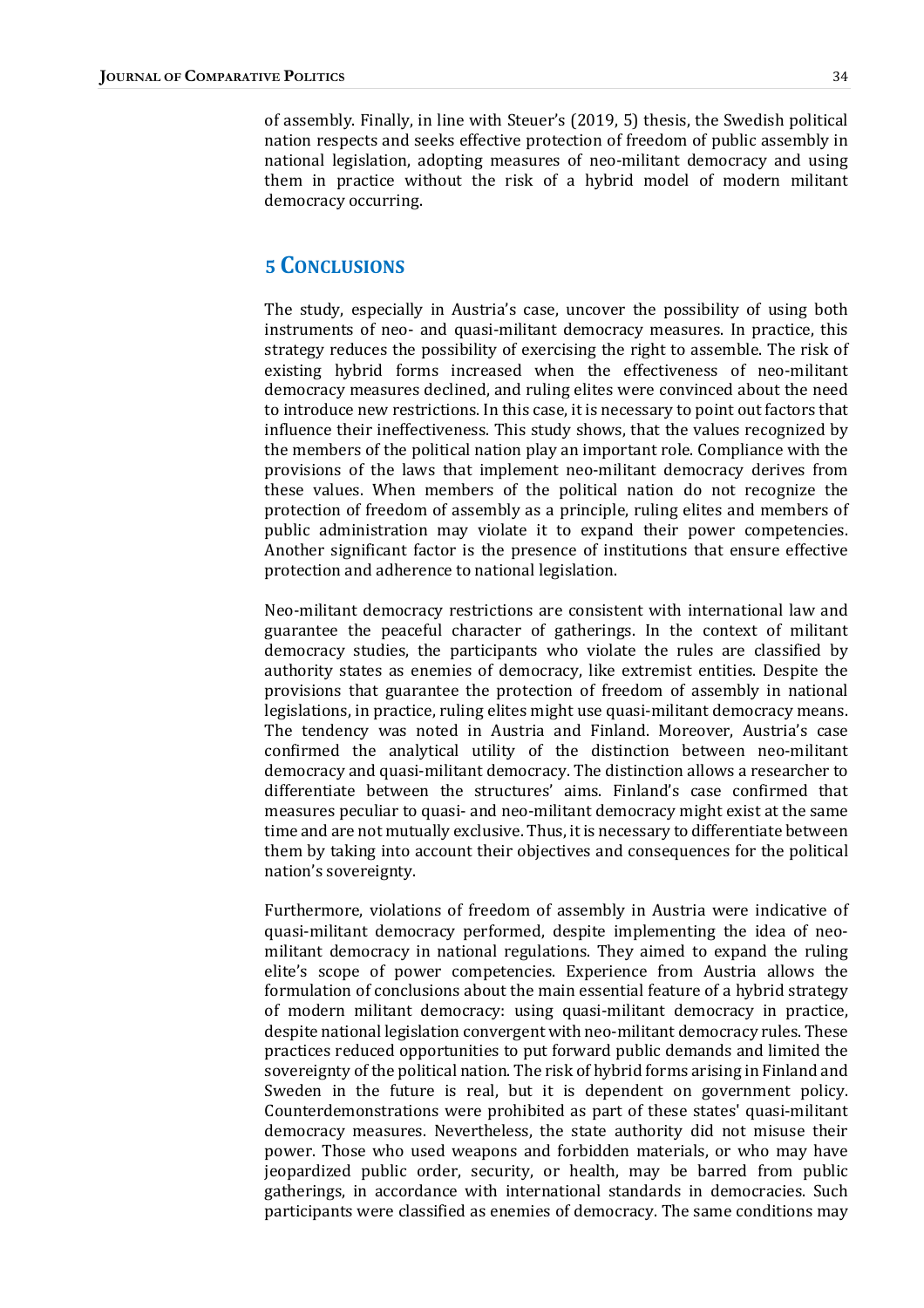result in dissolving public gatherings. Lack of detailed regulations about violating public order, security, and health may be conducive to the abuse of power by the police and state authority.

In 2008-2019, the acts that regulated freedom of assembly were amended six times in all these countries. In Austria, two amendments (in 2012 and 2014) were typical of neo-militant democracy because their provisions did not violate freedom of assembly and limited opportunities to endanger this freedom. In Finland, the amendments in 2009 lengthened the time to one day for assembly notification. Since it may reduce the number of public gatherings, it should be classified as a quasi-militant democracy means; even though NGOs reports did not note the abuse of its provisions. Finally, in Sweden, the parliament passed three amendments. Since 2009, using pyrotechnics without the permission of the police is forbidden. In 2015, the Swedish parliament passed the law that introduced the duty to apply for permission to organize a public assembly at least one week before the meeting. Since 2019, the consumption of alcohol during public gatherings is prohibited. These provisions were typical of neo-militant democracy measures in that they did not prohibit the exercise of this freedom but only limited its abuse. In a consolidated democracy, where the political nation's values contribute to the freedom of assembly, the right to gather peacefully is guaranteed and protected, despite adopting restrictions characteristic for neo-militant democracy. In Austria, the level of political rights protection was the lowest, which allowed a hybrid model of modern militant democracy used by ruling elites at the state and local levels. The study confirms the relationship between the sovereignty of the political nation and the adequate protection of freedom of assembly. In the case of strengthening the sovereignty of a political nation, the effectiveness of protecting the freedom of assembly increases. Austria's case draws attention to the increasing possibility of using quasi-militant democracy means in practice, as the level of effectiveness of neomilitant democracy means implemented through national legislation has declined. Why should members of the political nation oppose the use of quasimilitant democracy instruments in consolidated democracies? Beyond the mentioned democratic values, constitutional provisions and court judgments based on constitutional law, play a significant role in stopping that process. My study confirms that a hybrid model of modern militant democracy can emerge in the face of attempts to implement rules typical of illiberal policy, particularly against minorities and anti-government entities. In practice, violating freedom of assembly in this model does not necessitate the abolition of the legal framework that protects it. Finally, why might a hybrid strategy of restricting certain rights and freedoms pose a threat to established democracies? Because it may be implemented by populists, entities with a broad catalogue of protection in their political regime's functioning. Selected cases allow me to conceptualize one subtype of modern militant democracy's hybrid model – restrictions imposed on various types of minorities and opponents of ruling elites.

### **REFERENCES**

Assembly Act. 1999. Available at

- https://www.rightofassembly.info/assets/downloads/1999\_Assembly\_Act.pdf. Austria The Federal Constitutional Law of 1920. 1920. Available at
- http://constitutionnet.org/sites/default/files/Austria%20\_FULL\_%20Constitution.p df.
- Bäcker, Roman. 2020. Kategoria narodu politycznego. In Polska i Europa w perspektywie politologicznej. Księga jubileuszowa dedykowana profesorowi Konstantemu Adamowi Wojtaszczykowi z okazji 45-lecia pracy akademickiej 2, eds. Wojnicki, Jacek, Justyna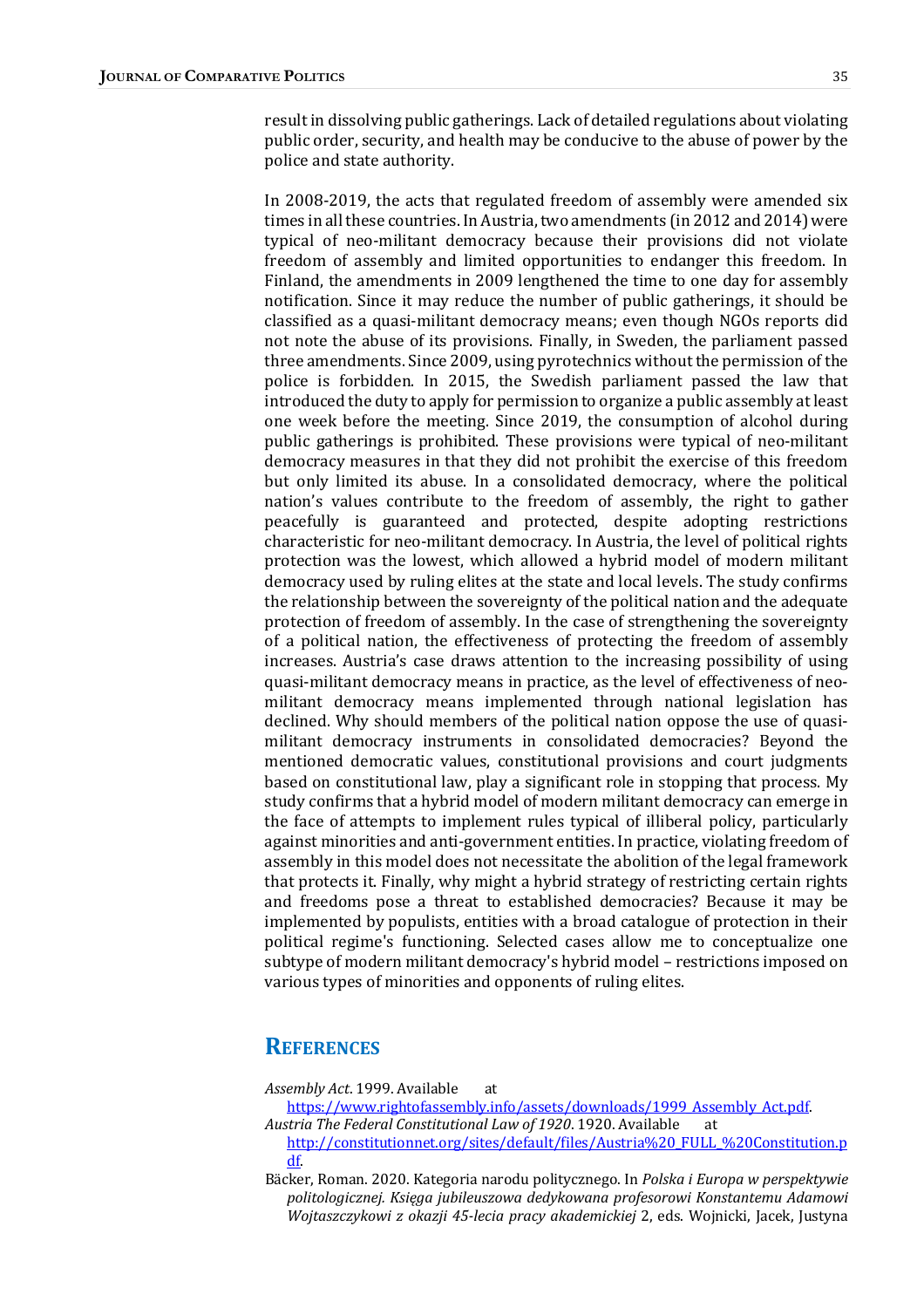Miecznikowska and Łukasz Zamęcki, 35-46. Warszawa: Oficyna Wydawnicza ASPRA-JR.

- Bäcker, Roman and Joanna Rak. 2019. "Trajektoria trwania opancerzonych demokracji." Studia nad Autorytaryzmem i Totalitaryzmem 41 (3): 63-82.
- Capoccia, Giovanni. 2013. "Militant democracy: The institutional bases of democratic selfpreservation." Annual Review of Law and Social Science 9: 207-226.
- Della Porta, Donatella. 2015. Social movements in times of austerity: Bringing capitalism back into protest analysis. London and New York City: Wiley.

Freedom House. 2018. Finland. Available at http://freedomhouse.org/country/finland/freedom-world/2018.

Freedom House. 2018. Sweden. Available at 

http://freedomhouse.org/country/sweden/freedom-world/2018. Freedom House. 2019. Finland. Available at

http://freedomhouse.org/country/finland/freedom-world/2019. Freedom House. 2019. Sweden. Available at

http://freedomhouse.org/country/sweden/freedom-world/2019. Freedom House. 2020. Austria. Available at

http://freedomhouse.org/country/austria/freedom-world/2020. Freedom House. 2020. Finland. Available at

http://freedomhouse.org/country/finland/freedom-world/2020. Freedom House. 2020. Sweden. Available at

http://freedomhouse.org/country/sweden/freedom-world/2020.

- Grasso, Maria T. and Marco Giugni. 2016. "Protest participation and economic crisis: The conditioning role of political opportunities." European Journal of Political Research 55  $(4): 663-680.$
- Grover, Chris. 2011. "Social protest in 2011: Material and cultural aspects of economic inequalities." Sociological Research Online 16 (4): 188-192.
- Human Rights Committee. 2015. Concluding observations on the fifth periodic report of Austria. Available at

https://www.rightofassembly.info/assets/downloads/Human\_Rights\_Committee\_C oncluding\_Observations\_on\_Austria\_(2015).pdf. 

Invernizzi Accetti, Carlo and Ian Zuckerman. 2017. "What's wrong with militant democracy?." Political Studies 65 (1): 182-199.

Islam Law. 2015. Available at

https://www.bundeskanzleramt.gv.at/en/agenda/integration/the-austrian-islamlaw.html. 

Kern, Anna, Sofie Marien and Marc Hooghe. 2015. "Economic crisis and levels of political participation in Europe (2002–2010): The role of resources and grievances." West European Politics 38 (3): 465-490.

Lag om ändring av 7 $\S$  i lagen om sammankomster. 2019. Available at https://www.finlex.fi/sv/laki/alkup/2019/20190435. 

Lag om ändring i ordningslagen (1993:1617). 2009. Available at https://open.karnovgroup.se/ordning-och-sakerhet/SFS2009-0101. 

Lag om ändring i ordningslagen (1993:1617). 2015. Available at https://open.karnovgroup.se/ordning-och-sakerhet/SFS2014-0590. 

Lag om ändring i ordningslagen (1993:1617). 2019. Available at https://open.karnovgroup.se/ordning-och-sakerhet/SFS2019-0350. 

- Linz Juan J. and Andrew Stepan. 1996. Problems of democratic transition and consolidation: Southern Europe, South America, and post-communist Europe. Baltimore: Johns Hopkins University Press.
- Loewenstein, Karl. 1937. "Militant Democracy and Fundamental Rights." The American Political Science Review 31 (3): 417-432.

Ordningslagen. 1993. Available at https://open.karnovgroup.se/ordning-ochsakerhet/ordningslagen. 

- OSCE. 2020. Handbook on Monitoring Freedom of Peaceful Assembly: Second Edition. Available at https://www.osce.org/odihr/monitoring-peaceful-assembly.
- Peterson, Abby, Mattias Wahlström and Magnus Wennerhag. 2015. "European Anti-Austerity Protests-beyond "old" and "new" social movements?." Acta Sociologica 58  $(4): 293 - 310.$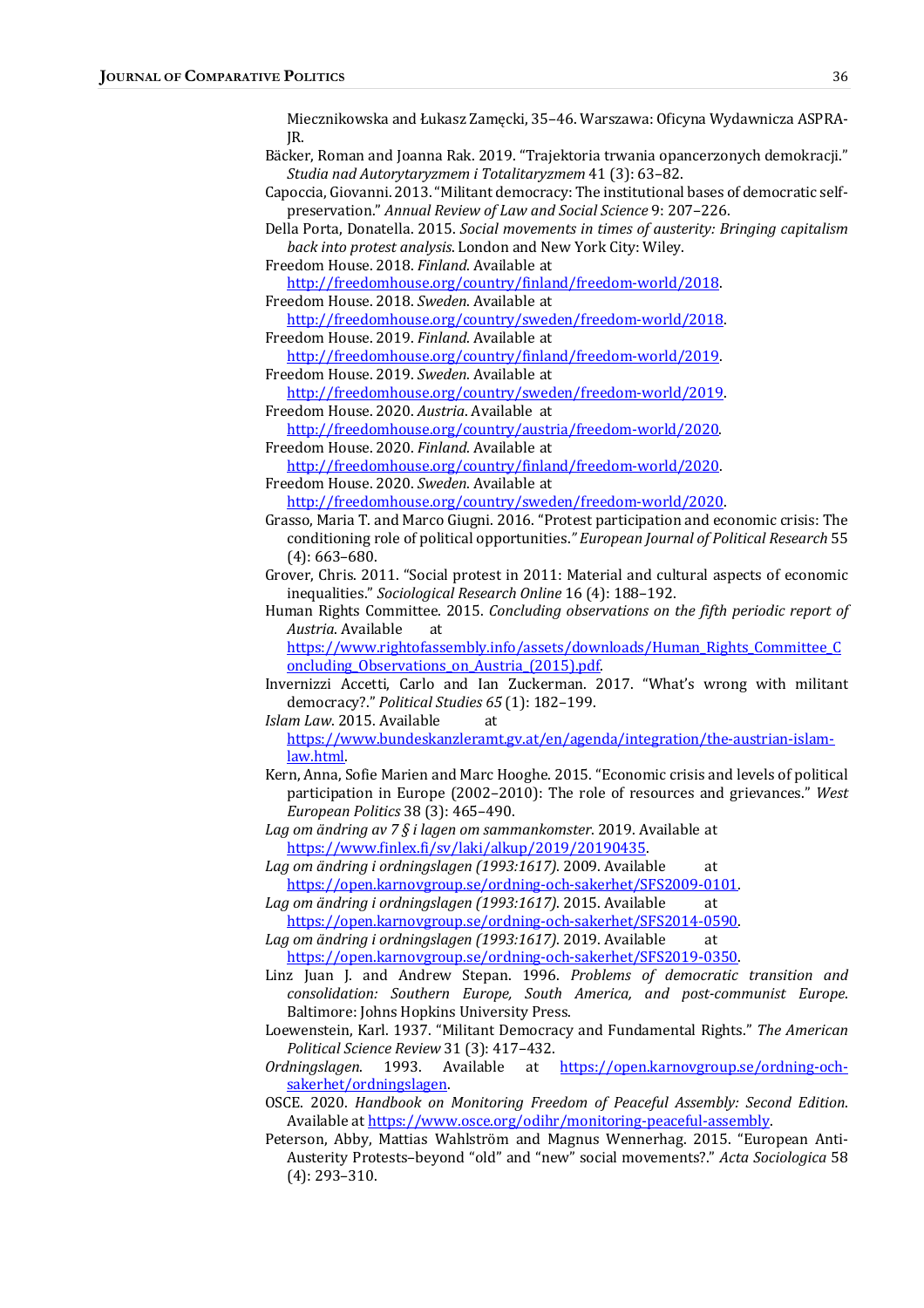| Police                                                                                       | Act.                            | 1995.                                                                |          | Available                                                                        | at |
|----------------------------------------------------------------------------------------------|---------------------------------|----------------------------------------------------------------------|----------|----------------------------------------------------------------------------------|----|
| https://www.rightofassembly.info/assets/downloads/1995 Police Act of Finland [               |                                 |                                                                      |          |                                                                                  |    |
|                                                                                              | <b>English translation).pdf</b> |                                                                      |          |                                                                                  |    |
| Prebilič, Vladimir. 2013. "What do crisis and the military system have in common?."          |                                 |                                                                      |          |                                                                                  |    |
| Journal of Comparative Politics 6 (1): 61-80.                                                |                                 |                                                                      |          |                                                                                  |    |
| Public                                                                                       | Order                           | Act.                                                                 | 2003.    | Available                                                                        | at |
|                                                                                              |                                 |                                                                      |          | https://www.legislationline.org/download/id/4719/file/Finland Public Order Act   |    |
| 2003 am2010 en.pdf                                                                           |                                 |                                                                      |          |                                                                                  |    |
| Rak, Joanna. 2018. Theorizing Cultures of Political Violence in Times of Austerity: Studying |                                 |                                                                      |          |                                                                                  |    |
| Social Movements in Comparative Perspective. London: Routledge.                              |                                 |                                                                      |          |                                                                                  |    |
| Rak, Joanna. 2020. "Conceptualizing the Theoretical Category of Neo-militant Democracy:      |                                 |                                                                      |          |                                                                                  |    |
| The Case of Hungary." Polish Political Science Yearbook 49 (2): 61-70.                       |                                 |                                                                      |          |                                                                                  |    |
|                                                                                              |                                 |                                                                      |          | Resolution CM/ResDH/2010/36. Available at https://sip.lex.pl/orzeczenia-i-pisma- |    |
|                                                                                              |                                 |                                                                      |          | urzedowe/orzeczenia-sadow/76900-01-ollinger-v-austria-rezolucja-komitetu-        |    |
| 521919247                                                                                    |                                 |                                                                      |          |                                                                                  |    |
|                                                                                              |                                 | Sicherheitsbehörden-Neustrukturierungs-Gesetz                        | SNG.     | Available<br>2004.                                                               | at |
| https://www.ris.bka.gv.at/eli/bgbl/I/2012/50                                                 |                                 |                                                                      |          |                                                                                  |    |
| Simsa, Ruth. 2019. "Civil Society Capture by Early-Stage Autocrats in Well-Developed         |                                 |                                                                      |          |                                                                                  |    |
| Democracies - The Case of Austria". Nonprofit Policy Forum 10 (3).                           |                                 |                                                                      |          |                                                                                  |    |
| Steuer, Max. 2019. "Militant Democracy." The Palgrave Encyclopedia of Global Security        |                                 |                                                                      |          |                                                                                  |    |
|                                                                                              | Studies. London: Palgrave.      |                                                                      |          |                                                                                  |    |
| Right                                                                                        | of<br>Assembly.                 | 2020.                                                                | Austria. | Available                                                                        | at |
| https://www.rightofassembly.info/country/austria.                                            |                                 |                                                                      |          |                                                                                  |    |
| Right                                                                                        | of<br>Assembly.                 | 2020.                                                                | Finland. | Available                                                                        | at |
|                                                                                              |                                 | https://www.rightofassembly.info/country/finland.                    |          |                                                                                  |    |
| Right                                                                                        | of<br>Assembly.                 | 2020.                                                                | Sweden.  | Available                                                                        | at |
|                                                                                              |                                 | https://www.rightofassembly.info/country/sweden.                     |          |                                                                                  |    |
| The                                                                                          | Constitution                    | Finland.<br>of                                                       | 1999.    | Available                                                                        | at |
|                                                                                              |                                 | http://www.finlex.fi/en/laki/kaannokset/1999/en19990731.pdf          |          |                                                                                  |    |
| The                                                                                          | Constitution                    | $\sigma f$<br>Sweden.                                                | 2016.    | Available                                                                        | at |
|                                                                                              |                                 | https://www.wipo.int/edocs/lexdocs/laws/en/se/se137en.pdf            |          |                                                                                  |    |
| Versammlungsgesetz                                                                           |                                 | 1953.                                                                | 1953.    | Available                                                                        | at |
|                                                                                              |                                 | https://www.ris.bka.gv.at/Dokumente/BgblPdf/1953_98_0/1953_98_0.pdf. |          |                                                                                  |    |
|                                                                                              |                                 | Verwaltungsgerichtsbarkeits-Anpassungsgesetz-Inneres.                |          | 2013.<br>Available                                                               | at |
| https://www.ris.bka.gv.at/eli/bgbl/I/2013/161.                                               |                                 |                                                                      |          |                                                                                  |    |
|                                                                                              |                                 |                                                                      |          |                                                                                  |    |
|                                                                                              |                                 |                                                                      |          |                                                                                  |    |

### HIBRIDNA STRATEGIJA OMEJEVANJA SVOBODE ZBIRANJA V SODOBNIH MILITANTNIH DEMOKRACIJAH. IZKUŠNJE IZ AVSTRIJE, FINSKE IN ŠVEDSKE

 $\bullet$ 

Ta primerjalna študija temelji na empirični analizi omejevanja svobode zbiranja, ki se izvajajo v nacionalni zakonodaji in se uporabljajo v praksi. Namen študije je ugotoviti in pojasniti, kako v konsolidiranih demokracijah oblasti izvajajo hibridno strategijo omejevanja svobode zbiranja, saj je gospodarska kriza leta 2008 sprožila val družbene mobilizacije po vsej Evropi. Zadnja prelomnica je leto 2019, trenutek pred izbruhom pandemije COVID-19. Primerjalne študije temeljijo na kvalitativni analizi virov, in sicer nacionalne zakonodaje in poročil nevladnih organizacij. Ta raziskava razkriva omejevanje javnih zbiranj, ki se izvajajo v konsolidirani demokraciji, ter ocenjuje njihov obseg in učinkovitost v boju proti družbenim skupinam, ki so prepoznane kot sovražniki demokracije. Poleg tega določa, kako so se omejevanja javnih zbiranj skozi čas spreminjala, kar je pomembno za pojasnitev razlike med nacionalno zakonodajo in določbami o njihovi zaščiti. Primerjalna